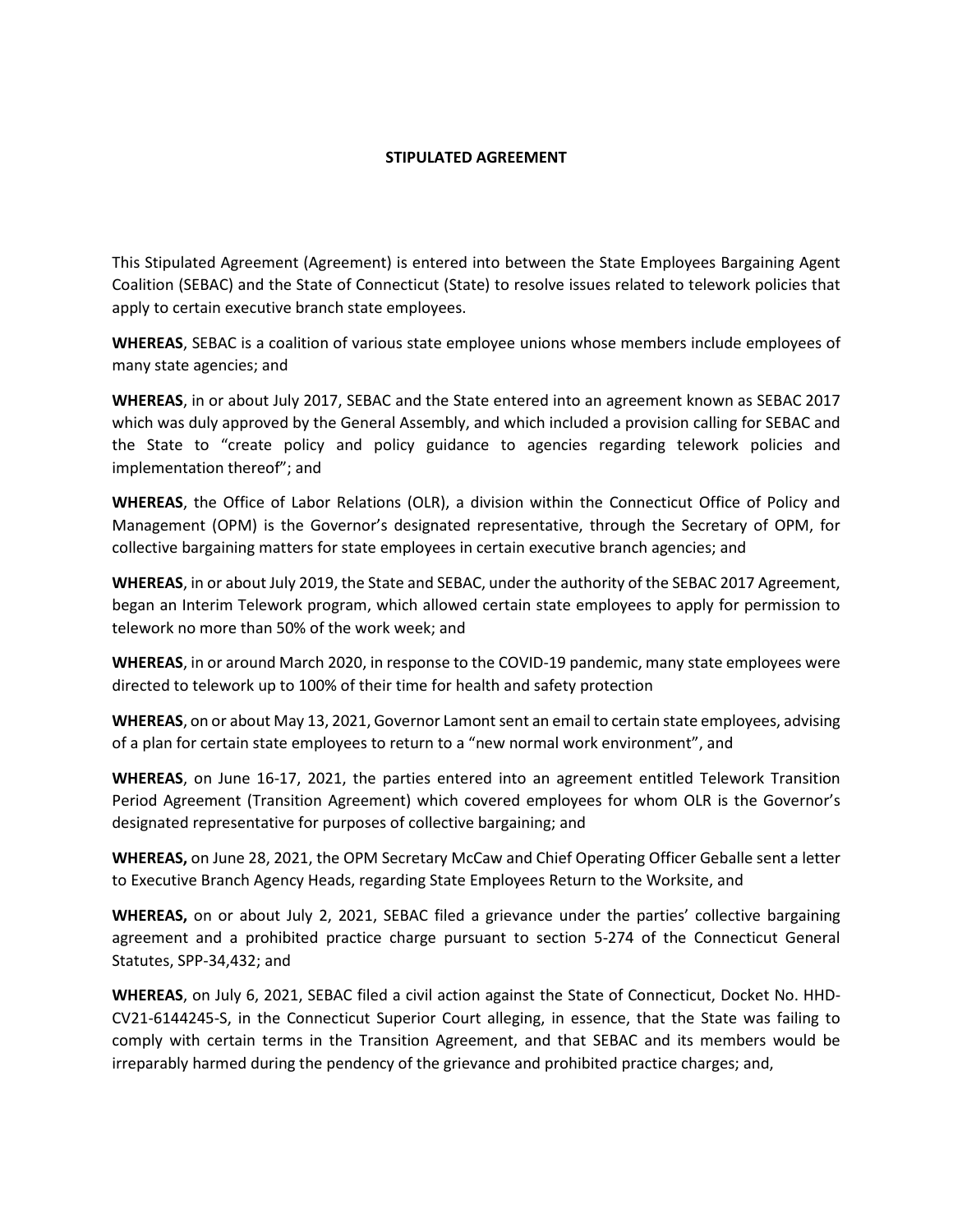**WHEREAS**, SEBAC and the State (collectively referred to as "the parties") wish to fully and finally resolve issues arising from such civil action, grievance and charge.

**NOW THEREFORE**, the parties agree as follows:

- 1. Except as provided herein, during a 60 (calendar) day period that begins on August 3, 2021, each eligible state employee will be allowed to telework on the schedule that was in effect during the period that began in March 2020 and ended on July 1, 2021.
	- a. The term "eligible state employee", as used throughout this Agreement, means those employees who have teleworked during the pandemic telework period beginning in or around March 2020 ending on July 1, 2021, but does not include those who were given alternate assignments or those in hazardous duty covered positions.
	- b. The parties agree that, throughout the duration of this entire Agreement, agency heads and managers shall maintain the ability to require in-office or field presence because of specific work priorities which require such presence on a day or daysthe employee would otherwise be teleworking.
	- c. Those eligible state employees who returned to in-office work prior to July 1, 2021, or between July 1, 2021, and the effective date of this Agreement, may choose to maintain their current work schedule or revert to the pre-July 1, 2021, schedule, subject to the caveats above.
	- d. The parties further recognize and agree that job duties and agency operational needs may have changed in recent months due to the lifting of certain COVID-related restrictions, resulting in the need for a modification of eligible state employee telework schedules to accommodate such agency operational needs (e.g., schools and courts re-opening). In doing so, they may adjust schedules, such as days of the week which differ from the prepandemic telework weekly schedules. Adjustments to the amount of available telework will be made where consistent presence at the work site or in the field is now required because of the reopening of in-person operations which were suspended during the pre-July 1, 2021, period.
	- e. Eligible state employees demonstrating difficulty maintaining acceptable performance/production levels set by management may be required to return to the workplace. Performance/production issues resulting in a revocation of telework shall be subject to review under the grievance procedure of the applicable collective bargaining agreement. In such arbitration, which will be expedited the state will bear the burden of proving or demonstrating performance or production issues by clear and convincing evidence.
- 2. During the period that begins at the expiration of the 60-day period referenced in paragraph 1 herein and ends on December 31, 2021, the parties agree that:
	- a. Eligible state employees will be allowed to telework 50% of their scheduled work hours per pay period, or such lesser amount as the employee may requestsubject to the caveats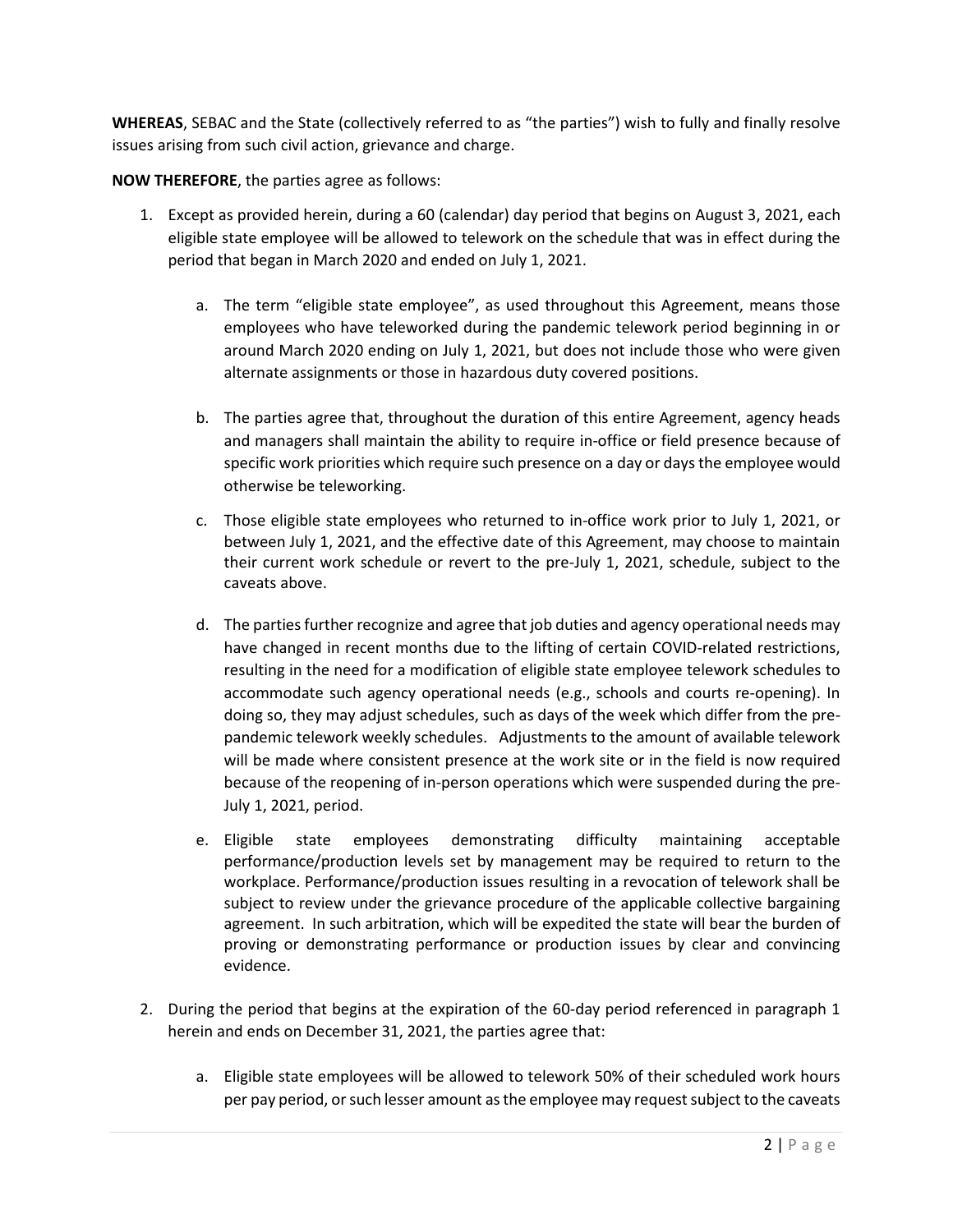in paragraph 1(a), (d) and (e) above. If there are competing requests over a particular telework schedule, they will be resolved on the basis of state service seniority.

- b. Individual eligible state employees may request telework schedules that exceed 50% in the event the individual employee believes it to be consistent with job duties and operational needs. In such case, agency heads, at their discretion, may approve employee telework schedules that exceed 50% if, in the opinion of the agency head, following review of such request and the input of the employee's supervisors or managers, job duties and operational needs support such action. The Governor maintains discretion to direct a return to higher levels of telework consistent with his emergency powers as set forth in Public Act 21-5.
- c. The parties further agree that in the event that an agency head denies an eligible state employee's request for telework in excess of 50%, the decision of the agency head is final, and SEBAC will waive any right to challenge such decisions.
- d. For the duration of this Agreement which will terminate on December 31,2021, unless otherwise modified by agreement of the parties, eligible state employees may request authorization to telework in excess of 50% if such employee, or a member of the employee's household, is "COVID-fragile". The term "COVID-fragile" means a person who is at a higher risk for severe illness from COVID-19 because of a serious underlying medical condition. Such employees may be required to submit medical documentation to human resources to assure that the request is consistent with this standard. Such requests will be approved if the employee's is able to successfully perform the essential duties of the job remotely consistent with the caveats in 1(a) and (d) above."
- 3. The parties agree that they will promptly begin negotiations in a good faith effort to reach a final telework agreement by December 31, 2021. The parties recognize and agree that in the event a final telework agreement results in an expenditure that would require an appropriation through legislative action, a request for such appropriation would be made during the 2022 legislative session. The document entitled "Structure for Reaching a Final Telework Agreement" is attached hereto and incorporated herein.
- 4. Nothing in this Agreement at any time requires any employee to telework at the maximum level provided in the Agreement or prohibits any employee from any particular amount of in-office or field work, consistent with agency operational needs.
- 5. If the parties are not able to successfully negotiate a final telework agreement by December 31, 2021, the State and SEBAC reserve their respective legal positions as to the State's claimed right to implement the terms of the Interim Telework Program that was in effect from July 2019 prior to the Governor's March 2020 announcement referred to herein.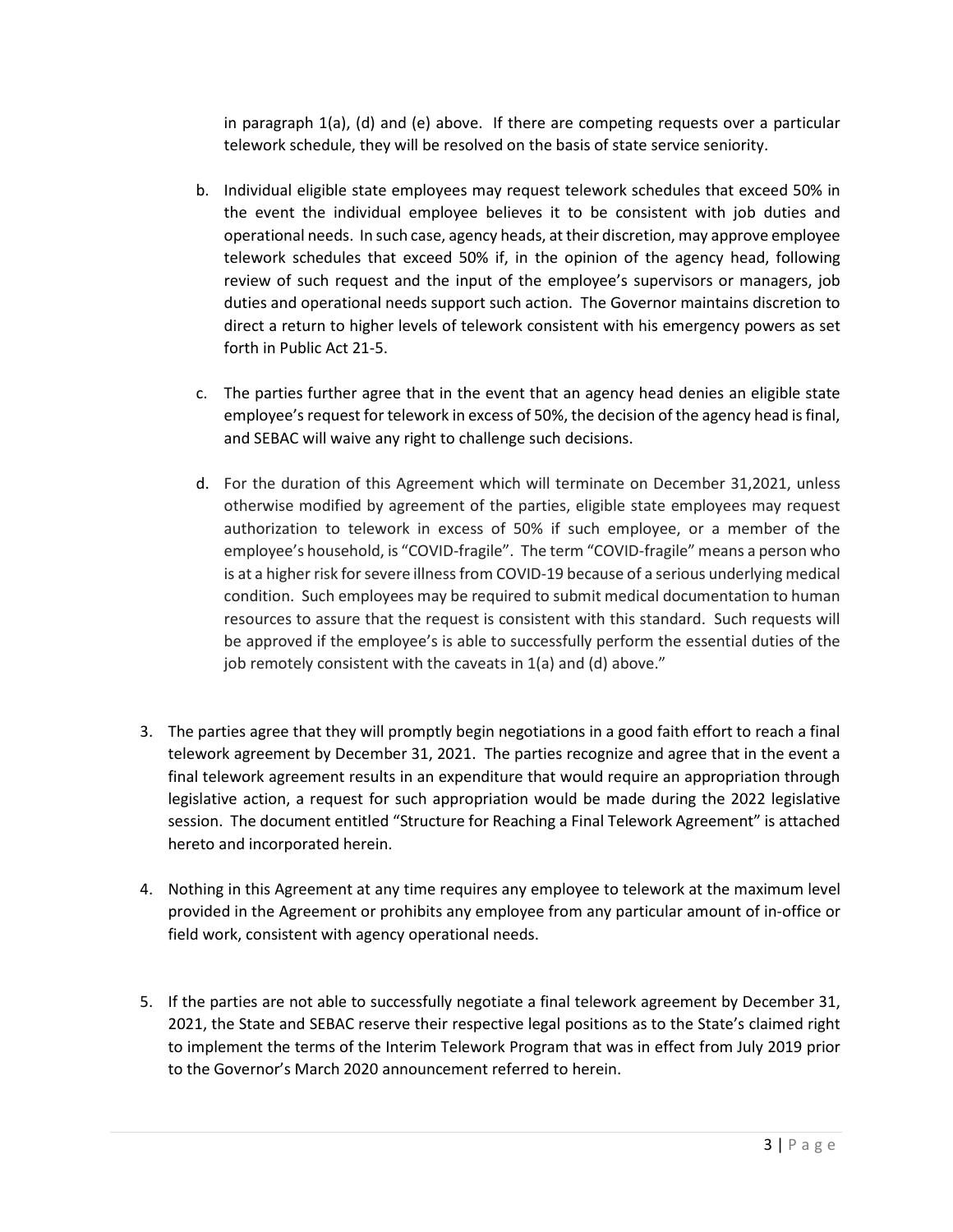- 6. Upon the execution of this Agreement by both parties, SEBAC will promptly withdraw the civil action, grievance and complaint referred to herein, without costs or fees to either party, and will provide the State with a release of related claims. The State will communicate directions to agency heads consistent with this Agreement. SEBAC will communicate notice to members consistent with this Agreement. The parties agree to abide by the spirit and the letter of this Agreement with respect to their communications and directives to their constituencies. Senior leadership of both parties will respect the discretion of agency heads, as informed by the employee's applications and the recommendations of supervisors and/or managers, with respect to the operational decisions concerning the granting of telework set forth in this agreement.
- 7. The parties agree that this Agreement will have no precedential value with respect to future negotiations and, by entering into this Agreement, neither party will be prejudiced in such future negotiations.

#### FOR THE STATE OF CONNECTICUT FOR SEBAC

Konstantinos Diamantis **Daniel E. Livingston** Deputy Secretary, OPM Chief Negotiator

Date: 7/30/21 Date: 20021

 $\omega$  and  $\omega$  and  $\omega$  and  $\omega$  and  $\omega$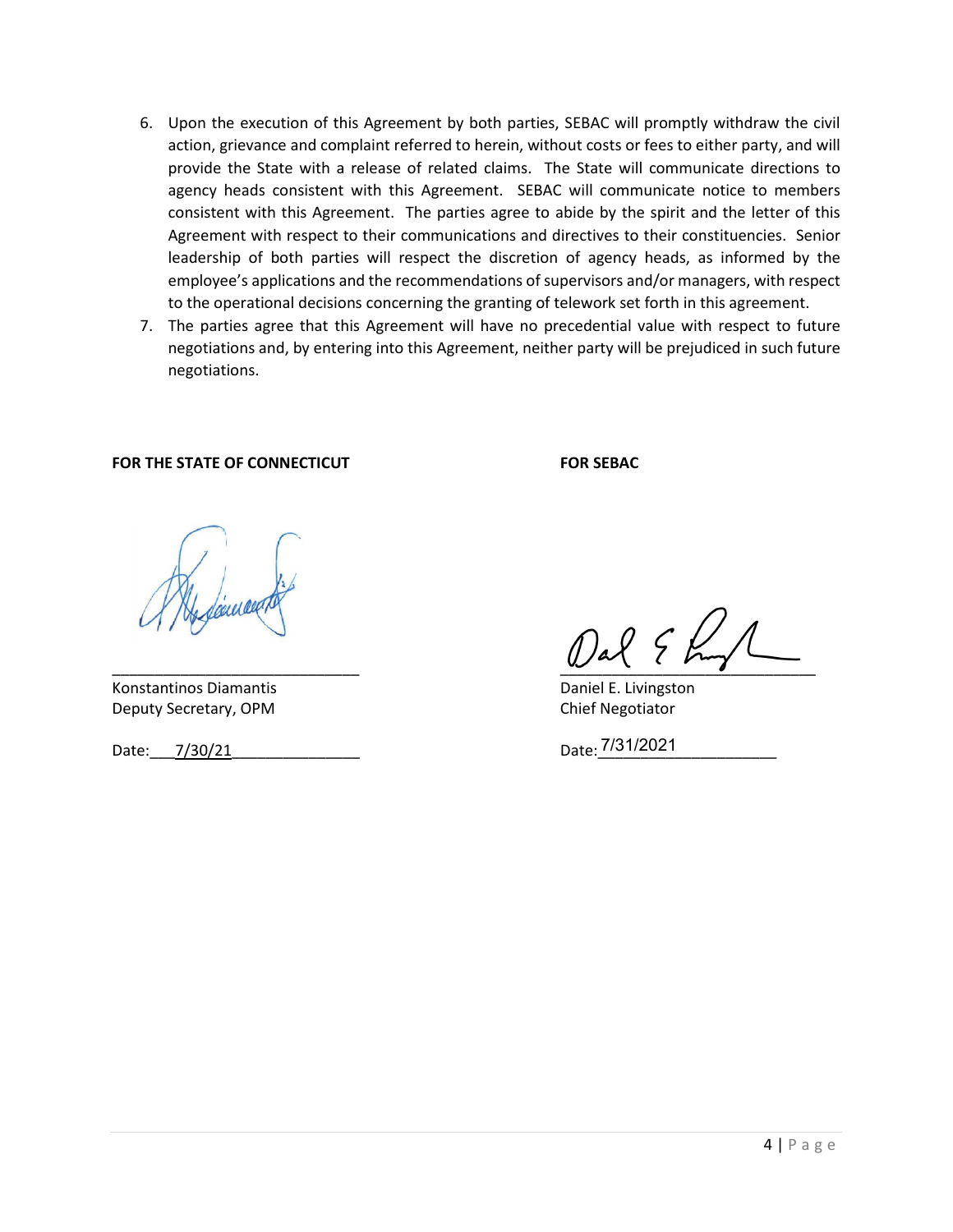#### **I. Good Faith Negotiations**

Promptly, following full execution of this Agreement, the State and the SEBAC shall commence good faith negotiations for a final Telework Agreement. To that end, the parties commit to meeting on regular intervals, but not less than biweekly at mutually agreed-upon times/format/location.

#### **II. Arbitrator Selection and Hearing Scheduling**

Notwithstanding good faith efforts, in anticipation of the parties reaching impasse, the parties shall select a mutually agreed-upon Arbitrator not later than August 31, 2021, to provide not less three (3) arbitration hearing dates during November 2021 to resolve the outstanding issues, which may include the following issues and such other issues as the parties mutually agree to include:

- a. What, if any, cap shall be imposed on the number of days or percentage of the scheduled work hours, during the biweekly pay period, an eligible employee may telework?
- b. Whether the State can restrict teleworking employees to use only stateissued equipment in order to ensure that certain security standards are maintained to guard the integrity of the state's Information Technology system.
- c. Whether the State must seek an appropriation from the Legislature to fund the purchase of the required equipment to support employees' ability to telework.

## **III. Fees and Costs**

The Arbitrator, by accepting the appointment, agrees to hold the hearing under the procedures outlined in this Agreement, including the sharing of costs and fees equally between the parties. The arbitrator's fees and itemized expenses, the rental, if any, of the facilities used for the hearing and the cost of the transcript, if any, of the proceedings shall be divided equally between the parties.

If the hearing is postponed at the request of one party, the requesting party shall pay the Arbitrator's charge for the postponement, if any. If the matter is withdrawn or settled, the cancellation costs shall be divided as described above. The Arbitrator shall inform all parties of his/her cancellation policy upon appointment.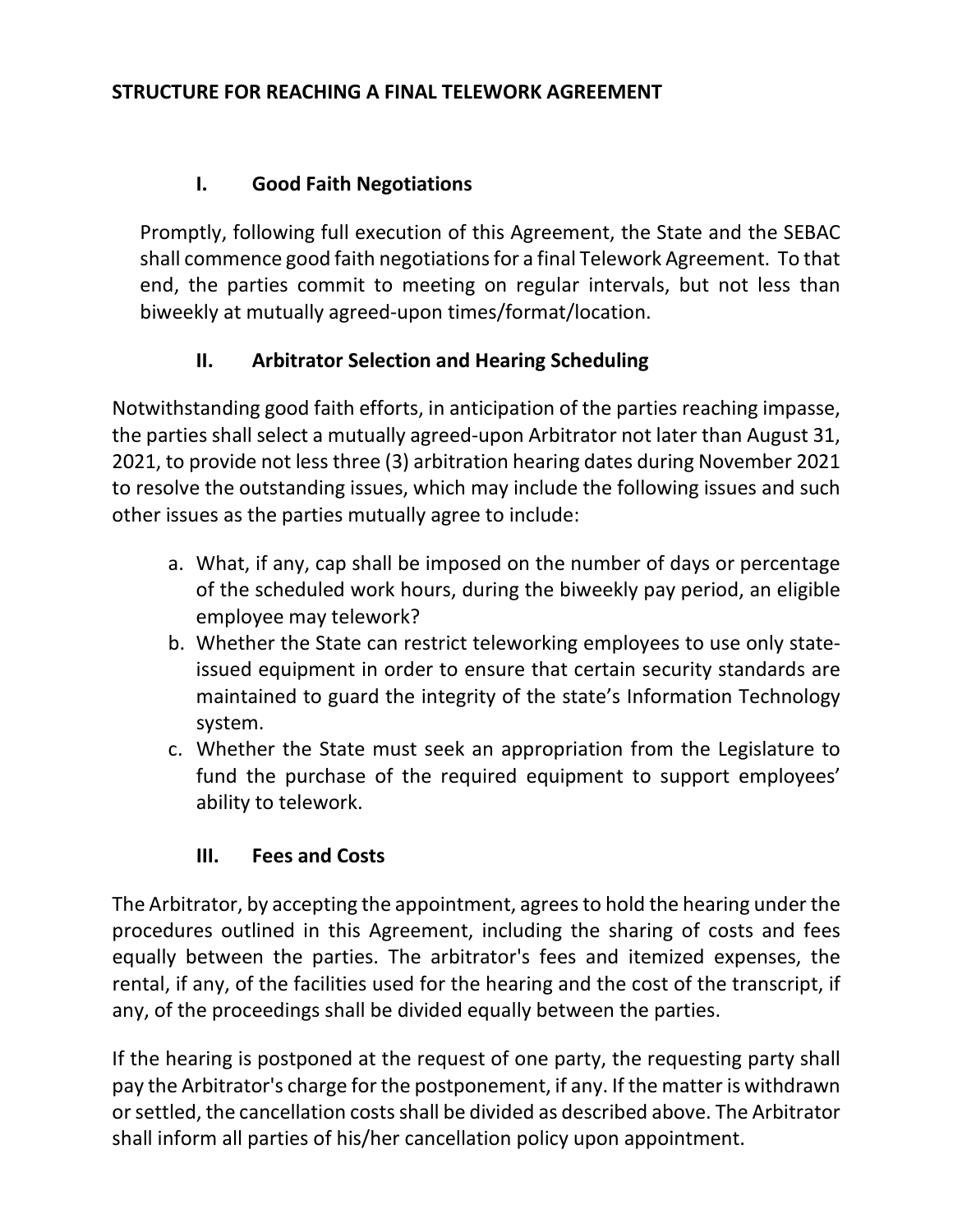# **IV. Arbitrator's Authority**

The Arbitrator's authority is limited to that set forth in Section 5-276(a) C.G.S. except as otherwise modified herein.

# **V. Pre-Hearing Procedures**

No later than five (5) calendar days prior to the hearing date, each party will submit the following three items to the Arbitrator (with a complete copy to the other party):

**Opening Statements:** A concise written statement (no longer than five (5) double-spaced pages) setting forth the basis for their case. This statement will clearly identify the issue(s) to be decided at the hearing. With respect to each issue, the statement will set forth the pertinent facts in the case.

**The Issue(s):** The parties shall agree on a statement of the issue(s) under review such as those set forth above.

**Exhibits:** A copy of all documents that each party plans to introduce as an exhibit at the hearing. These documents must be numbered and clearly identified as State, SEBAC or Joint exhibits. It is up to each party to number and identify all exhibits submitted to the Arbitrator.

**Witnesses/Affidavits:** A list of witnesses, including those who will testify by sworn affidavit, shall be provided to the Arbitrator and the other party. Affidavits must accompany the witness list. Because the hearing is designed to be completed expeditiously, care and consideration must be given in deciding witnesses, and the relevance their testimony has to the issue. Affidavits should ordinarily contain the witnesses' statement of the facts and transactions that led to the instant matter. All claims and any supporting facts that are alleged must be clearly and succinctly stated, including mitigating factors. By making said claims in this forum, Grievants should be advised that it may preclude the ability to seek redress in multiple venues.

No later than 3 business days prior to the hearing, each party may submit objections to the Arbitrator pertaining to the admissibility of evidence, or the relevance of witnesses. These objections must be submitted in writing, with a copy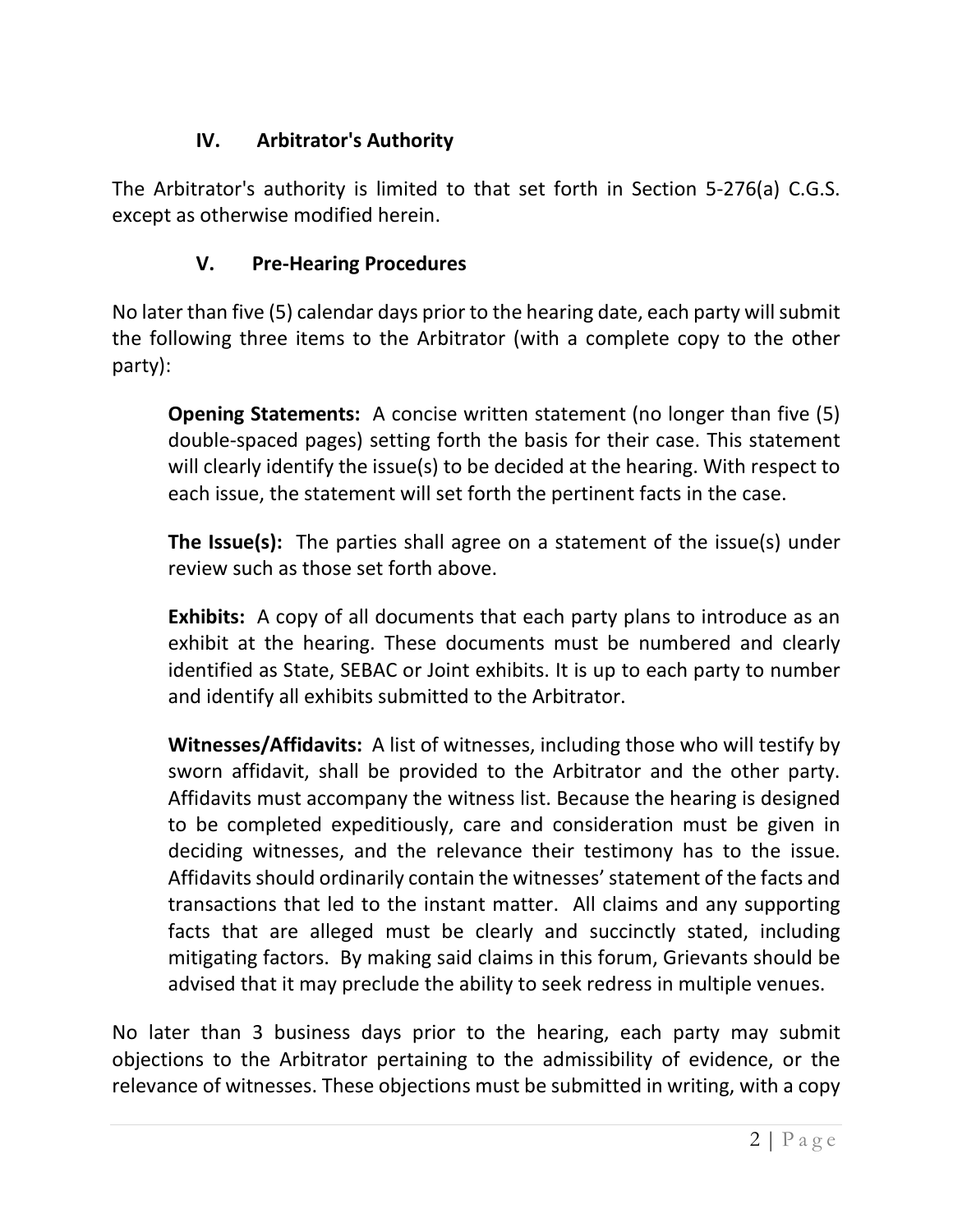to the other party. The Arbitrator will rule on the objections at the start of the hearing, unless he or she determines that further information is required before ruling. Either party may request a conference call prior to the hearing to resolve evidentiary issues.

If one party fails to submit its three items by the deadline, it may request permission to submit such items out of time, and the opposing party shall then have the option of rescheduling the hearing, with the cost of rescheduling to be borne by the party which failed to submit the items on time.

If upon the Arbitrator's request, a party refuses to produce documents or witnesses under the party's custody or control, the Arbitrator may draw such inferences as he or she deems appropriate. However, the Arbitrator has no power to subpoena either documents or witnesses.

# **VI. Representation Rights**

Each party is entitled to representation of their choosing at the hearing. The Arbitrator has no authority to impose costs or award attorney's or representative's fees to either party.

#### **VII. Hearing Procedures**

Except by the mutual written agreement of the parties, the hearing shall be closed to all persons other than the principal parties and their invited members.

At the commencement of the hearing, the Arbitrator shall state the issue(s) under review. The Arbitrator shall identify for the record all exhibits submitted by the parties, and shall rule, as appropriate, on any objections to the exhibits.

This Agreement, and the procedures outlined herein, are designed to allow both sides to present their cases fully and completely in not more than three (3) days. At the request of both of the parties, and in extraordinary circumstances only, the Arbitrator is authorized to allow additional hearing time.

Opening statements are discouraged. The written statement submitted to the Arbitrator (see section IV above) should be considered in lieu of an opening statement. If an opening statement is made, it shall not exceed ten minutes, and shall be consistent with the written statement previously submitted.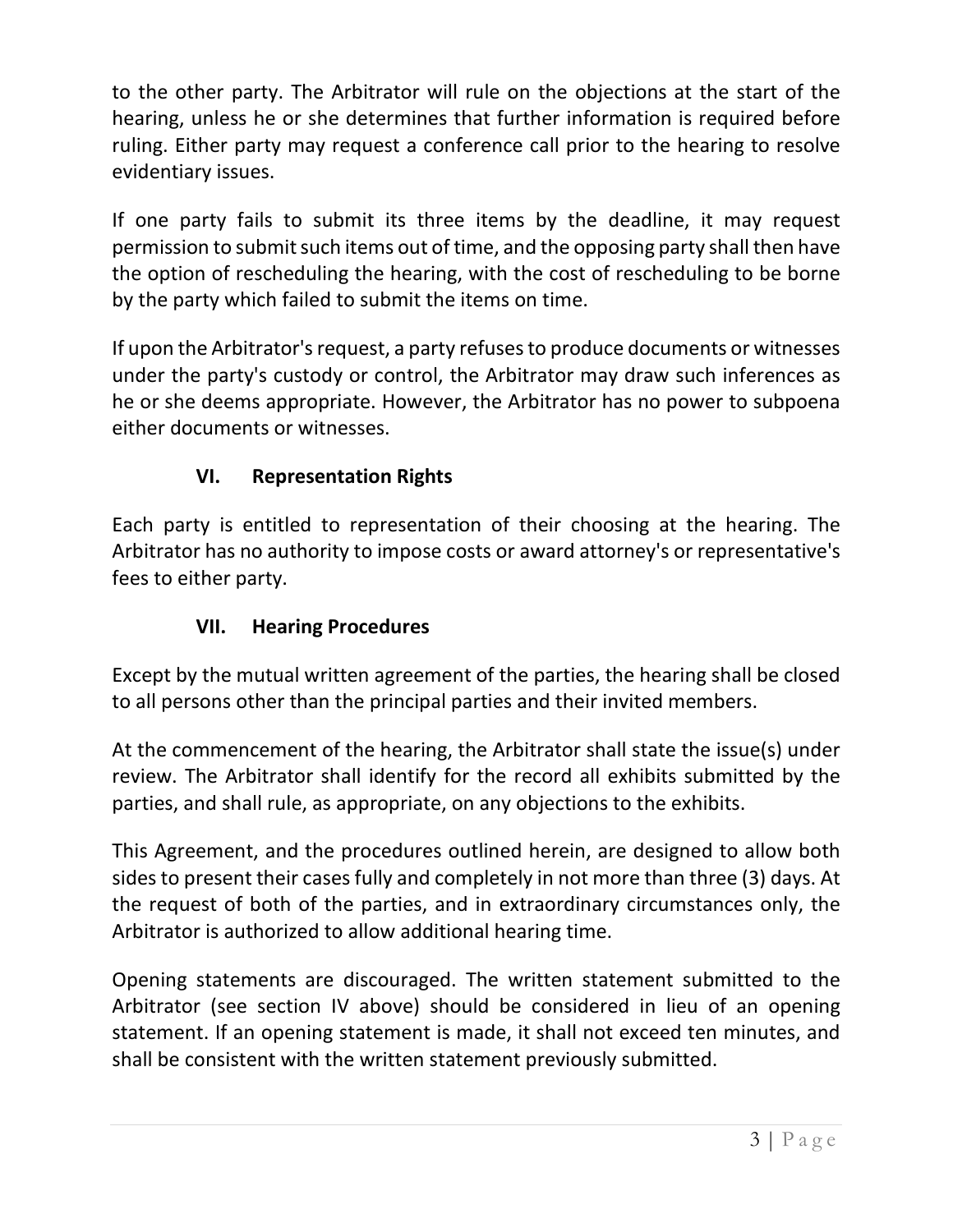**Burden of Proof/Order of Testimony.** Upon the hearing, each party shall present such testimony and other evidence as it deems appropriate and as the arbitrator finds relevant to the issues presented. Evidence as to each disputed issue shall be presented first by the party presenting the demand underlying such issue. At any time prior to the issuance of the award by the arbitrator, the parties may jointly file with the arbitrator stipulations setting forth such disputed issues the parties have agreed are to be withdrawn from arbitration.

**Witnesses**. The testimony of all witnesses shall be given in person (including by remote technology) or by affidavit under oath or affirmation; the oath or affirmation shall be administered by a notary public or other person charged with the ability to administer the same, including the Arbitrator.

**Release Time for Witnesses.** State employees shall be in a without-loss-of-straighttime pay status at the hearing as prescribed by their applicable Contract.

**Evidence.** The Arbitrator is encouraged to take an active role in the proceedings, to limit redundant and repetitive questions and testimony, and to question witnesses him or herself as appropriate. The arbitration hearing shall not follow the formal rules of evidence. The Arbitrator shall be the sole judge of the admissibility, relevance and materiality of all evidence and testimony offered. The Arbitrator may receive and consider any evidence offered, including hearsay, but shall give appropriate weight to any objections made.

## **VIII. Post Hearing Procedures.**

Within three (3) days after the conclusion of the hearing, the parties will simultaneously exchange last best offers. Within ten (10) days after the conclusion of the hearing, the parties may file with the arbitrator copies of their briefs including their last best offer on each unresolved issue and, where possible, estimates of the costs of resolution of each disputed issue. Unless the Arbitrator requires otherwise, said filing of briefs shall be by electronic transmission.

Immediately upon receipt of both briefs or upon the expiration of the time for filing such briefs, whichever is sooner, the arbitrator shall electronically distribute a copy of each such brief to the opposing party.

Within seven (7) days after receipt of the opposing briefs on the disputed issues or within seven (7) days after the expiration of the time for filing such briefs, whichever is sooner, the parties may file with the arbitrator copies of a reply brief,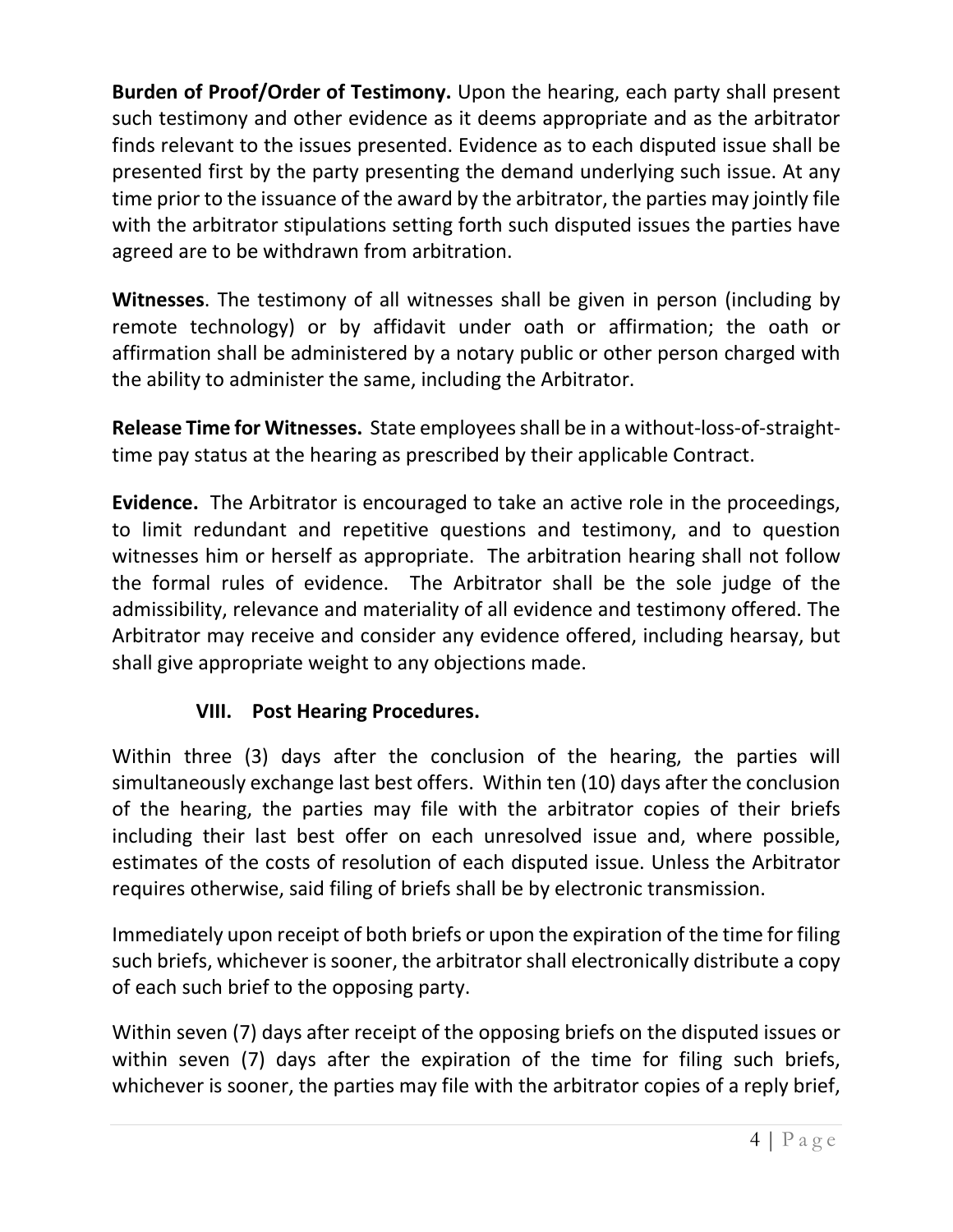responding to the briefs on the unresolved issues. Immediately upon receipt of both reply briefs or upon the expiration of the time for filing such briefs, whichever is sooner, the arbitrator shall electronically distribute a copy of each such brief to the opposing party.

# **IX. Arbitrator's Award and Opinion**

Within twenty (20) days after the last day for filing reply briefs, the arbitrator shall issue an award on each unresolved issue as well as the issues resolved by the parties during the arbitration proceedings. The arbitrator shall immediately and simultaneously electronically distribute a copy thereof to each party. In making such award, the arbitrator shall select the more reasonable last best offer proposal on each of the disputed issues based on the following factors:

- The history of negotiations between the parties including those leading to the instant proceeding;
- the existing conditions of employment of similar groups of employees; the wages, fringe benefits and working conditions prevailing in the labor market;
- the overall compensation paid to the employees involved in the arbitration proceedings, including direct wages compensation, overtime and premium pay, vacations, holidays and other leave, insurance, pensions, medical and hospitalization benefits, food and apparel furnished and all other benefits received by such employees;
- the ability of the employer to pay; changes in the cost of living; and
- the interests and welfare of the employees.
- The interests and welfare of the State employer

The arbitrator (A) shall give a decision as to each disputed issue considered, (B) shall state with particularity the basis for such decision as to each disputed issue and the manner in which the factors enumerated in subdivision (5) of this subsection were considered in arriving at such decision, (C) shall confine the award to the issues submitted and shall not make observations or declarations of opinion which are not directly essential in reaching a determination, and (D) shall not affect the rights accorded to either party by law or by any collective bargaining agreement nor in any manner, either by drawing inferences or otherwise, modify, add to, subtract from or alter such provisions of law or agreement.

The agreement or award resulting from the negotiation and arbitration process herein shall be implemented immediately upon execution and or award (as